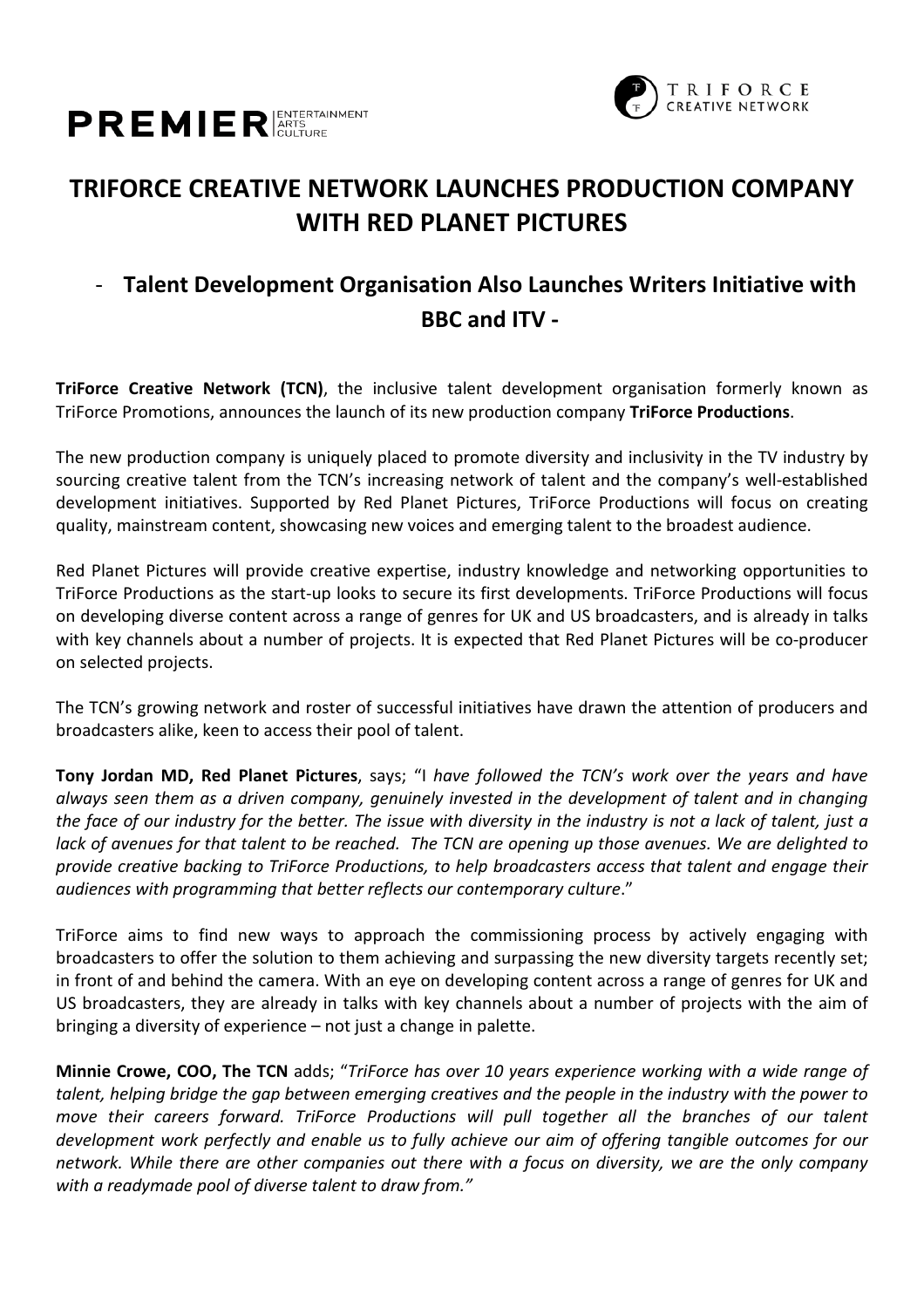

# **PREMIER** ARTS

Led by Jimmy Akingbola, Fraser Ayres and Minnie Crowe, The TCN has expanded over the past decade to becoming a leading network of over 16,000 creatives from all walks of life and the go-to team for diverse emerging talent. They bring a fresh perspective to the diversity debate, having experienced the obstacles themselves through their own professional development. They seek to not only deliver quality content, but also to change how talent is discovered and accessed.

Alongside the expansion of the well-established **MonologueSlam** events, now in London, Leeds, Birmingham, Manchester and Cardiff, the TCN will soon be announcing the date and opening submissions for the annual **TriForce Short Film Festival (TFSFF)**, to be held again at BAFTA. Drawing on the success of MonologueSlam, they are also launching a new initiative for writers called **WriterSlam**. Similar in format to the actors' platform, with a live event showcasing new writers' work, the TCN are proud to be working with the BBC and ITV on the first of these events to find new television voices, and offer them career development prizes with leading broadcasters to launch their TV writing career. Submissions will open at the beginning of May, with the event itself taking place at Theatre Royal Stratford East on 10 June.

#### **\*\*\* ENDS \*\*\***

#### **NOTES TO EDITORS:**

#### **About TriForce Creative Network**

TriForce Creative Network (TCN) was founded in 2004 by actors Jimmy Akingbola and Fraser Ayres to help increase diversity in the entertainment industry. The company has gone from humble beginnings to becoming the leading networking organisation of the entertainment industry, based around a philosophy of inclusivity, not exclusivity.

The TCN is a unique company, creating opportunities for individuals and companies to develop and thrive within the industry. Its mission is to put talent in front of those with the power to move careers forward, launching careers and supporting talent through numerous events.

The TriForce network now has over 16,000 members, spanning all demographics and levels of the media business. It traverses race, class or position and provides a link to all in the network from the bottom to the top. TriForce's network consists of casting directors such as Jeremy Zimmerman and Amy Hubbard, actors Sheridan Smith, Aml Ameen, Rafe Spall and Eammon Walker, musicians Jermaine Jackman, Goldie and Ed Sheeran, and theatre practitioners, executive producers and writers.

#### **About The TriForce Short Film Festival (TFSFF)**

TFSFF is a short Film Festival created by TCN in 2012 to showcase talent in contemporary filmmaking, and strives to exhibit the most captivating, diverse and innovative short content. It aims to open the doors to the film industry to individuals who may not otherwise have the opportunity, and provides a platform for up and coming filmmakers to showcase their work on the big screen.

The TriForce Short Film Festival strives to:

- Increase diversity and inclusivity in the industry
- Offer support and guidance to individuals building a career in production
- Seek out and promote innovative storytelling from diverse film makers for a diverse audience
- Bridge a gap between emerging talent and the mainstream industry